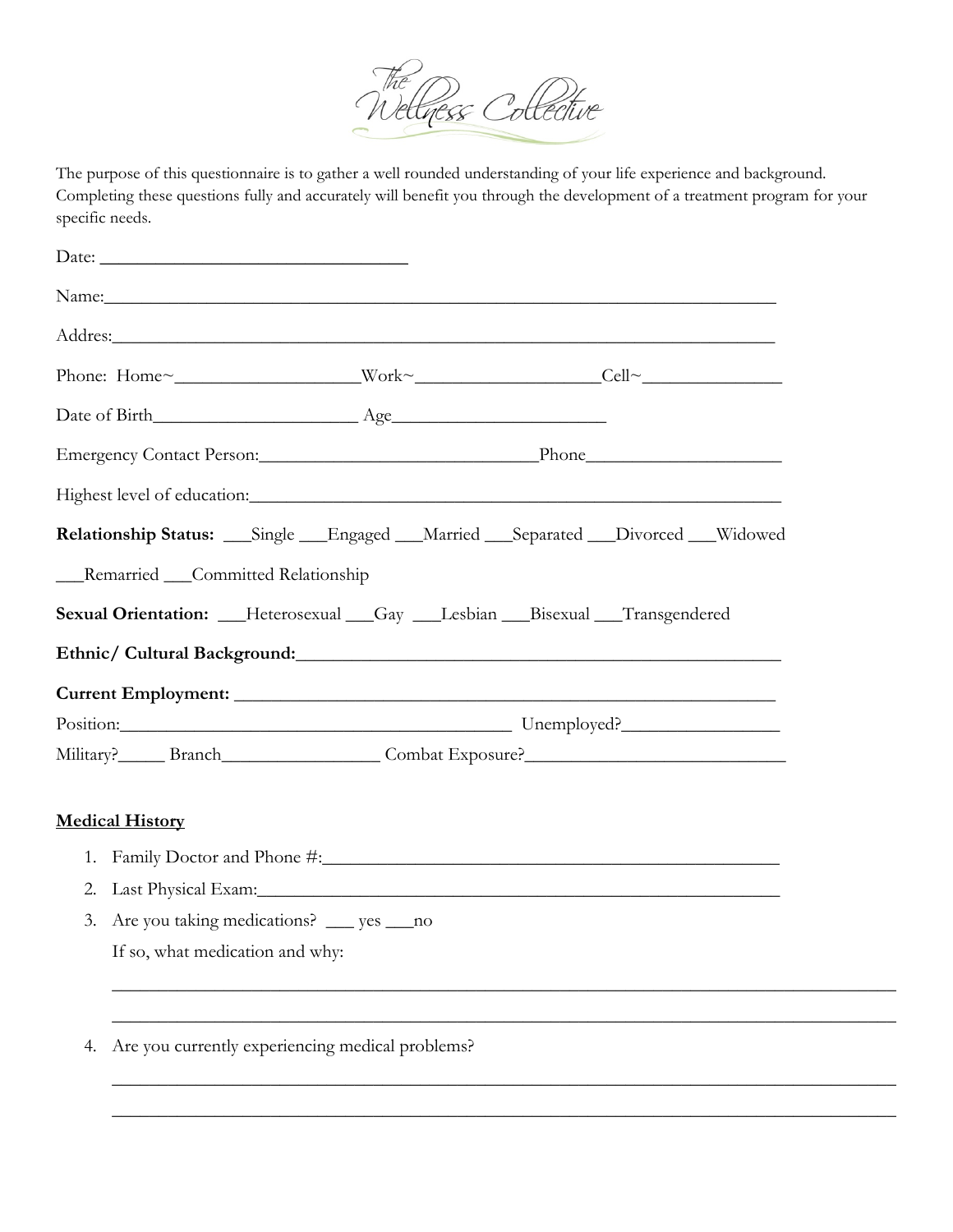5. Have you ever been hospitalized for an emotional or mental illness?

|    | 6. How often do you use alcohol or drugs? ____ Not at all ___less than once a week ___ more than once<br>per week ____Once per day typically. Which ones?________________________________                       |  |  |  |  |  |
|----|-----------------------------------------------------------------------------------------------------------------------------------------------------------------------------------------------------------------|--|--|--|--|--|
| 7. | Has your use of alcohol or drugs impaired any of the following: __work functioning __health __finances<br>____vour relationships ____other                                                                      |  |  |  |  |  |
| 8. |                                                                                                                                                                                                                 |  |  |  |  |  |
|    | 9. How often are you able to get physical exercise ______________________________                                                                                                                               |  |  |  |  |  |
|    | 10. For Women only:<br>Number of Births:_____Abortions:______ Miscarriages:______ Stillbirths:____IVF treatments:_____                                                                                          |  |  |  |  |  |
|    | Are you pregnant?________ Are you menopausal?________                                                                                                                                                           |  |  |  |  |  |
|    | <b>Emotional History</b>                                                                                                                                                                                        |  |  |  |  |  |
|    |                                                                                                                                                                                                                 |  |  |  |  |  |
|    | 2. If yes, When? Cause: Cause:                                                                                                                                                                                  |  |  |  |  |  |
| 3. |                                                                                                                                                                                                                 |  |  |  |  |  |
| 4. |                                                                                                                                                                                                                 |  |  |  |  |  |
| 5. |                                                                                                                                                                                                                 |  |  |  |  |  |
|    | 6. Reason for seeking counseling at this time?                                                                                                                                                                  |  |  |  |  |  |
| 8. | 7. How long have you been experiencing this difficulty? _________________________<br>What kinds of things have you done in the past to deal with problems?                                                      |  |  |  |  |  |
|    | 9. Prior to the problem you are working on now, how would you describe your emotional make-up?                                                                                                                  |  |  |  |  |  |
|    | Extremely stable<br>Average<br>Struggled more than others<br>Always struggling                                                                                                                                  |  |  |  |  |  |
|    | 10. Have you ever considered suicide? ___Yes ___ No When? ______________________                                                                                                                                |  |  |  |  |  |
|    | 11. Have you ever experimented with cutting? ___ Yes ___ No                                                                                                                                                     |  |  |  |  |  |
|    | Spirituality: For many of our clients, spirituality may be a strong part of their identity and source of<br>strength that they would like to include in their counseling process. This is not the case for all. |  |  |  |  |  |
| 1. | What does spirituality mean to you?                                                                                                                                                                             |  |  |  |  |  |

\_\_\_\_\_\_\_\_\_\_\_\_\_\_\_\_\_\_\_\_\_\_\_\_\_\_\_\_\_\_\_\_\_\_\_\_\_\_\_\_\_\_\_\_\_\_\_\_\_\_\_\_\_\_\_\_\_\_\_\_\_\_\_\_\_\_\_\_\_\_\_\_\_\_\_\_\_\_\_\_\_\_\_\_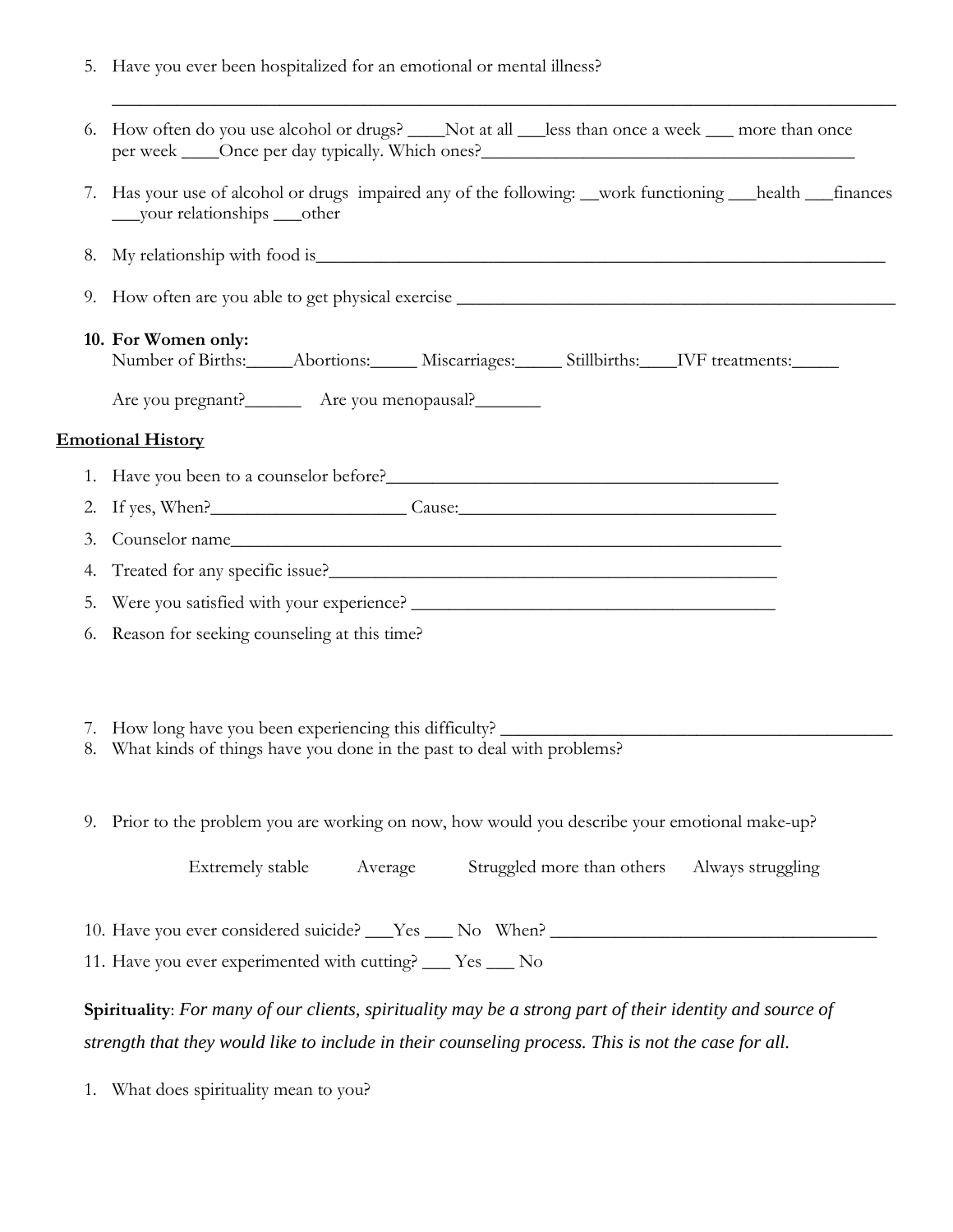- 2. Have your religious or spiritual experiences helped or hurt your ability to deal with struggles?
- 3. Do you affiliate with a specific belief, faith, denomination or religion? \_\_ Yes \_\_ No If yes, which one:

## **Family of Origin**:

Briefly describe the way it felt growing up in your childhood home(s). Please include the relationship between your parents and the relationship between parents and children.

Describe your father's personality and how he treated you.

Describe your mother's personality and how she treated you.

Describe how many siblings you have, your birth order, and your relationship with them.

Describe any turning points or significant events that impacted you (i.e. Divorces, deaths, abuse, Moving homes, switching schools, injury/illness, school relationships, accidents):

Family history of alcoholism or drug use?\_\_\_\_\_\_\_\_\_\_\_\_\_\_\_\_\_\_\_\_\_\_\_\_\_\_\_\_\_\_\_\_\_\_\_\_\_\_\_\_\_\_\_\_\_\_\_\_\_\_\_\_\_\_

## **Present Family**:

- 1. Name and age of Spouse/ Partner\_\_\_\_\_\_\_\_\_\_\_\_\_\_\_\_\_\_\_\_\_\_\_\_\_\_\_\_\_\_\_\_\_\_\_\_\_\_\_\_\_\_\_\_\_\_\_\_\_\_\_\_\_\_\_\_\_
- 2. How long have you been together?
- 3. How would you characterize your current home life? \_\_ extremely stable \_\_generally stable \_\_average \_\_ we struggle more than others \_\_always struggling

\_\_\_\_\_\_\_\_\_\_\_\_\_\_\_\_\_\_\_\_\_\_\_\_\_\_\_\_\_\_\_\_\_\_\_\_\_\_\_\_\_\_\_\_\_\_\_\_\_\_\_\_\_\_\_\_\_\_\_\_\_\_\_\_\_\_\_\_\_\_\_\_\_\_\_\_\_\_\_\_\_\_

4. List anyone who lives in your home with  $\text{you}$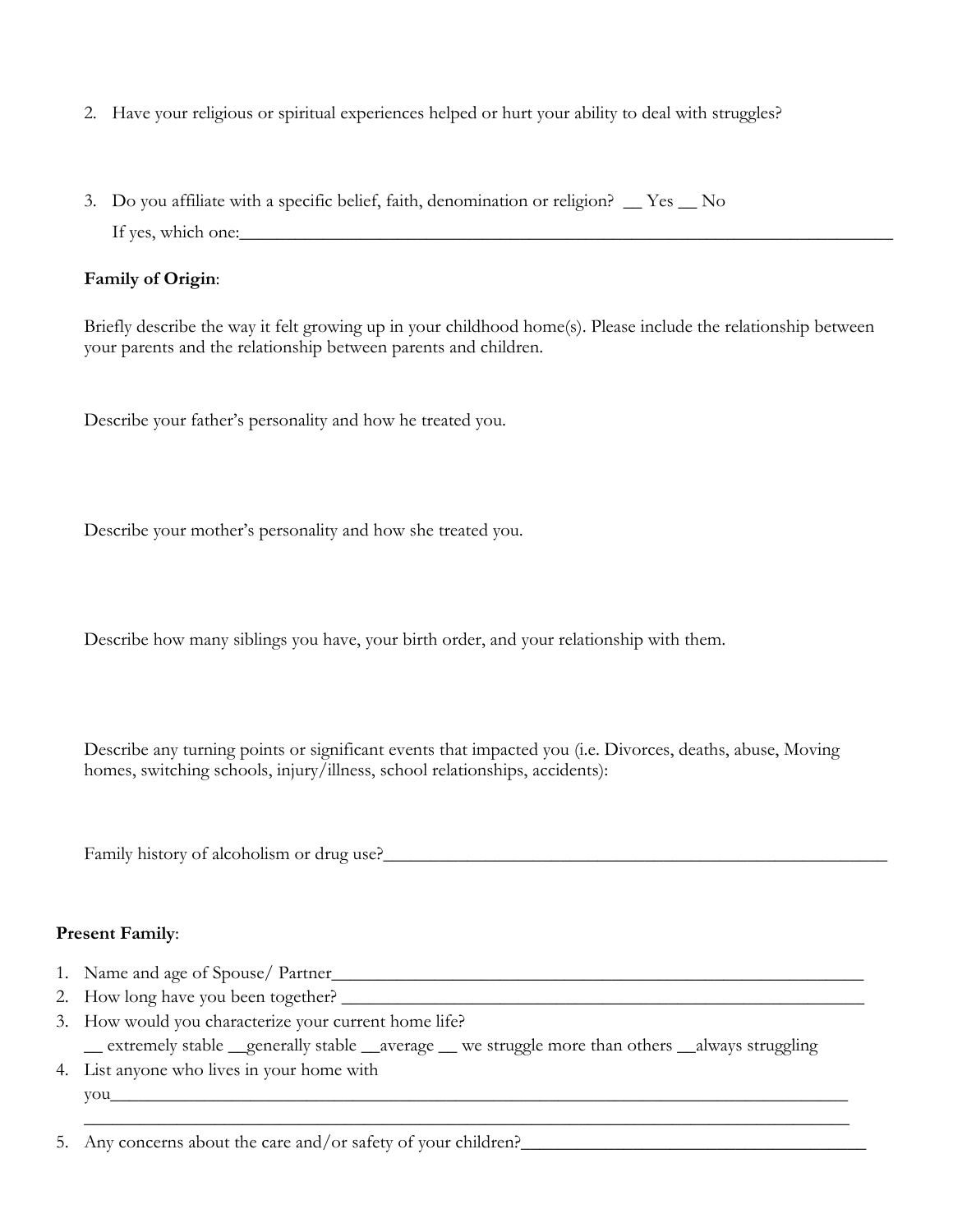6. What do you enjoy most about your current family situation?

## **Present Situation:**

1. Please check any present behaviors you or others consider problematic & explain

|              | Depression                                                                                                                                                                                                                     |
|--------------|--------------------------------------------------------------------------------------------------------------------------------------------------------------------------------------------------------------------------------|
|              | <u>Iob Stress</u>                                                                                                                                                                                                              |
| П            | Panic Attacks <b>Panic Attacks</b>                                                                                                                                                                                             |
| ⊔            | Crying Spells<br><u> 1980 - Jan Stern Stern Stern Stern Stern Stern Stern Stern Stern Stern Stern Stern Stern Stern Stern Stern St</u>                                                                                         |
| ⊔            | Decreased Activity                                                                                                                                                                                                             |
| $\Box$       | Fear of Dying<br><u> 1989 - Johann Stoff, Amerikaansk politiker (</u>                                                                                                                                                          |
| П            | <b>Mood Swings</b>                                                                                                                                                                                                             |
| П            | Racing Thoughts Racing Thoughts                                                                                                                                                                                                |
| П            | Loneliness and the contract of the contract of the contract of the contract of the contract of the contract of the contract of the contract of the contract of the contract of the contract of the contract of the contract of |
| П            | Emptiness experiences and the set of the set of the set of the set of the set of the set of the set of the set of the set of the set of the set of the set of the set of the set of the set of the set of the set of the set o |
| П            | Increase or Decrease in Appetite                                                                                                                                                                                               |
| П            | Guilt/Shame                                                                                                                                                                                                                    |
| $\mathbf{L}$ | Sexual Problems and Alexander and Alexander and Alexander and Alexander and Alexander and Alexander and Alexander and Alexander and Alexander and Alexander and Alexander and Alexander and Alexander and Alexander and Alexan |
| Ш            | Isolation and the contract of the contract of the contract of the contract of the contract of the contract of the contract of the contract of the contract of the contract of the contract of the contract of the contract of  |
| Ш            | Not seeing friends Not seeing friends                                                                                                                                                                                          |
| Ш            | Sleeping Increase or Decrease                                                                                                                                                                                                  |
| П            | <b>Nightmares</b>                                                                                                                                                                                                              |
| Ш            | Poor concentration                                                                                                                                                                                                             |
| □            | Nervous/Anxious                                                                                                                                                                                                                |
| □            | <b>Financial Worries</b>                                                                                                                                                                                                       |
| П            | Relationship Breakup experience and the Relationship Breakup                                                                                                                                                                   |
| П            | Relationship Problems                                                                                                                                                                                                          |
| $\mathbf{L}$ | Increased Alcohol Use                                                                                                                                                                                                          |
| $\mathbf{L}$ | Blackouts Research Communications and the Blackouts                                                                                                                                                                            |
| $\mathbf{L}$ | Increased Drug Use                                                                                                                                                                                                             |
| Ш            | Withdrawal Symptoms                                                                                                                                                                                                            |
| $\Box$       | Feeling Controlled Feeling Controlled                                                                                                                                                                                          |
| $\Box$       | <b>Hearing Voices</b>                                                                                                                                                                                                          |
| ⊔            | Seeing Things Others Don't                                                                                                                                                                                                     |
| П            | <b>Unusual Thoughts</b>                                                                                                                                                                                                        |
| П            | Confusion                                                                                                                                                                                                                      |

Are there any other present emotions or feelings you or others consider problematic that we missed?